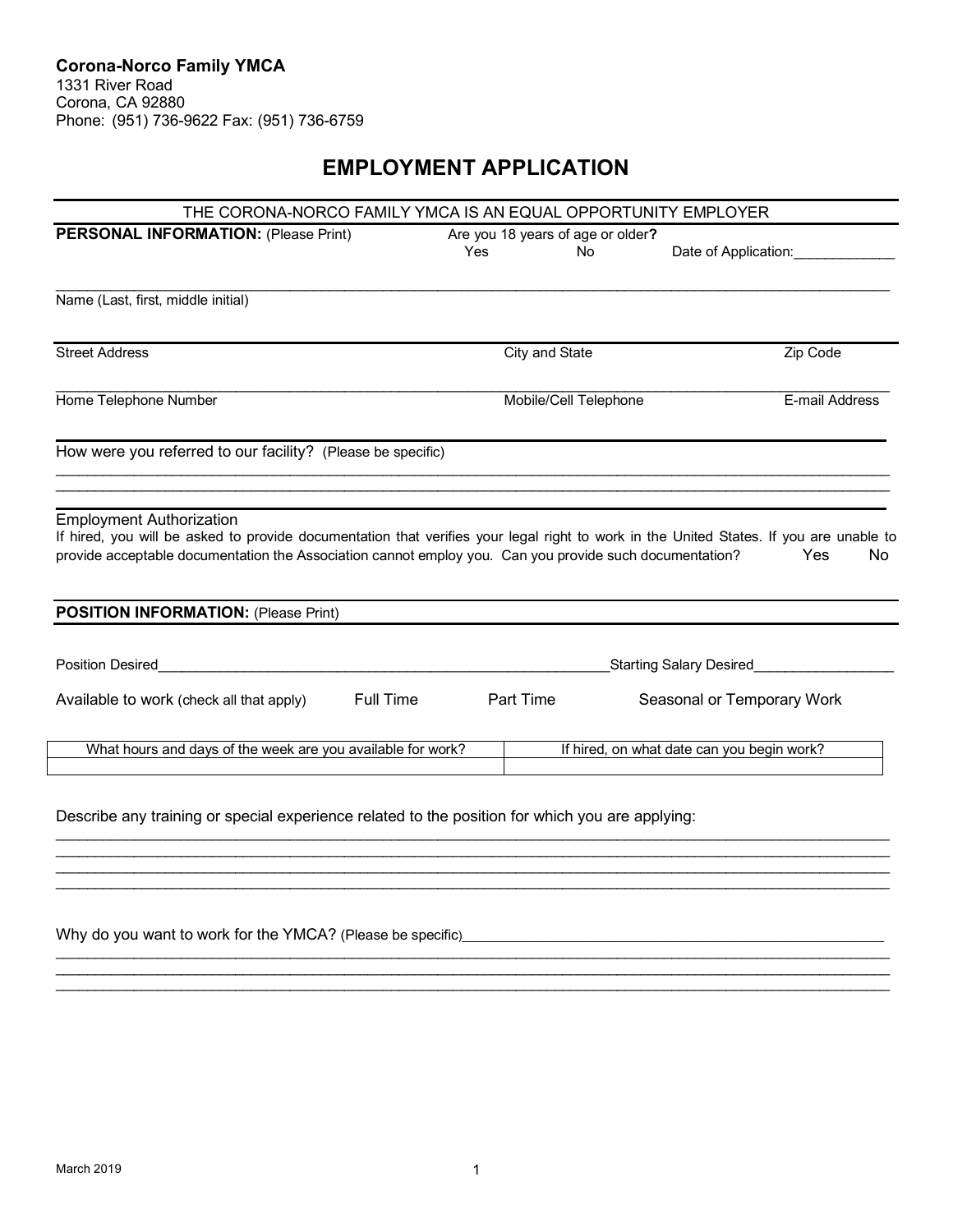## **EDUCATION** School or Institution – (Please Print)

| Institution                           | <b>Name</b> | <b>Location (City and State)</b> | Number of<br>Years<br>Completed | State Diploma or<br>Degree Earned |
|---------------------------------------|-------------|----------------------------------|---------------------------------|-----------------------------------|
| High School                           |             |                                  |                                 |                                   |
| Jr. College or<br><b>Trade School</b> |             |                                  |                                 |                                   |
| College or<br>University              |             |                                  |                                 |                                   |
| Certificates or<br>Other              |             |                                  |                                 |                                   |

 $\mathcal{L}_\mathcal{L} = \mathcal{L}_\mathcal{L} = \mathcal{L}_\mathcal{L} = \mathcal{L}_\mathcal{L} = \mathcal{L}_\mathcal{L} = \mathcal{L}_\mathcal{L} = \mathcal{L}_\mathcal{L} = \mathcal{L}_\mathcal{L} = \mathcal{L}_\mathcal{L} = \mathcal{L}_\mathcal{L} = \mathcal{L}_\mathcal{L} = \mathcal{L}_\mathcal{L} = \mathcal{L}_\mathcal{L} = \mathcal{L}_\mathcal{L} = \mathcal{L}_\mathcal{L} = \mathcal{L}_\mathcal{L} = \mathcal{L}_\mathcal{L}$ 

\_\_\_\_\_\_\_\_\_\_\_\_\_\_\_\_\_\_\_\_\_\_\_\_\_\_\_\_\_\_\_\_\_\_\_\_\_\_\_\_\_\_\_\_\_\_\_\_\_\_\_\_\_\_\_\_\_\_\_\_\_\_\_\_\_\_\_\_\_\_\_\_\_\_\_\_\_\_\_\_\_\_\_\_\_\_\_\_\_\_\_\_\_\_\_

Are there any other experiences, skills or qualifications that would especially fit you for work with the YMCA? (ECE credits, First Aid CPR certification, etc.)  $\mathcal{L}_\mathcal{L} = \{ \mathcal{L}_\mathcal{L} = \{ \mathcal{L}_\mathcal{L} = \{ \mathcal{L}_\mathcal{L} = \{ \mathcal{L}_\mathcal{L} = \{ \mathcal{L}_\mathcal{L} = \{ \mathcal{L}_\mathcal{L} = \{ \mathcal{L}_\mathcal{L} = \{ \mathcal{L}_\mathcal{L} = \{ \mathcal{L}_\mathcal{L} = \{ \mathcal{L}_\mathcal{L} = \{ \mathcal{L}_\mathcal{L} = \{ \mathcal{L}_\mathcal{L} = \{ \mathcal{L}_\mathcal{L} = \{ \mathcal{L}_\mathcal{$ 

| <b>EMPLOYMENT RECORD</b> (Start with your present or most recent employment and include periods of U.S. Military Service) |                                  |                                         |  |  |
|---------------------------------------------------------------------------------------------------------------------------|----------------------------------|-----------------------------------------|--|--|
| Employer                                                                                                                  | Address (street, city, zip code) | Telephone                               |  |  |
| Supervisor's Name and Position                                                                                            |                                  | Dates of Employment<br>To:<br>From:     |  |  |
| Your Position and Job Duties                                                                                              |                                  |                                         |  |  |
| Reason for Leaving                                                                                                        |                                  | May we contact now?<br>Yes<br>No        |  |  |
| Employer                                                                                                                  | Address (street, city, zip code) | Telephone                               |  |  |
| Supervisor's Name and Position                                                                                            |                                  | Dates of Employment<br>From:<br>To:     |  |  |
| Your Position and Job Duties                                                                                              |                                  |                                         |  |  |
| Reason for Leaving                                                                                                        |                                  | May we contact now?<br>Yes<br><b>No</b> |  |  |
| Employer                                                                                                                  | Address (street, city, zip code) | Telephone                               |  |  |
| Supervisor's Name and Position                                                                                            |                                  | Dates of Employment<br>From:<br>To:     |  |  |
| Your Position and Job Duties                                                                                              |                                  |                                         |  |  |
| Reason for Leaving                                                                                                        |                                  | May we contact now?<br>Yes<br>No        |  |  |
| Employer                                                                                                                  | Address (street, city, zip code) | Telephone                               |  |  |
| Supervisor's Name and Position                                                                                            |                                  | Dates of Employment<br>From:<br>To:     |  |  |
| Your Position and Job Duties                                                                                              |                                  |                                         |  |  |
| Reason for Leaving                                                                                                        |                                  | May we contact now?<br>Yes<br>No        |  |  |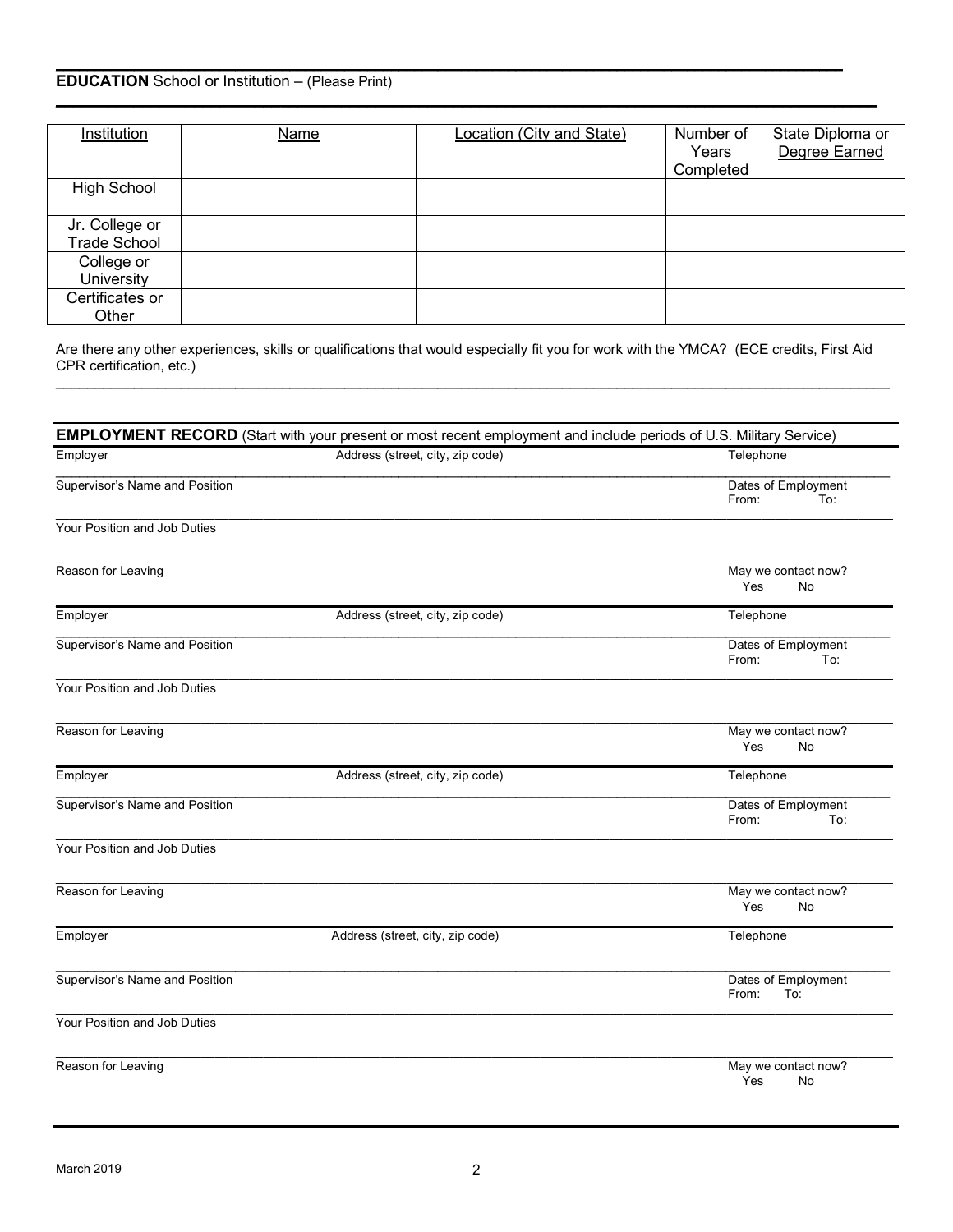**PROFESSIONAL REFERENCES** List three persons who have knowledge of your work performance within the last 3 years (Please Print)

| First and Last Name | (Please Print)<br>Company Street Address, City, State, Zip Code | Work Telephone<br>Number | Number of<br>Years<br>Acquainted |
|---------------------|-----------------------------------------------------------------|--------------------------|----------------------------------|
|                     |                                                                 |                          |                                  |
|                     |                                                                 |                          |                                  |
| 3.                  |                                                                 |                          |                                  |

**PERSONAL REFERENCES** List below three persons who are former employers or friends

| (Please Print) |                     |                                       |                  |                                  |  |  |
|----------------|---------------------|---------------------------------------|------------------|----------------------------------|--|--|
|                | First and Last Name | Street Address, City, State, Zip Code | Telephone Number | Number of<br>Years<br>Acquainted |  |  |
|                |                     |                                       |                  |                                  |  |  |
| 2.             |                     |                                       |                  |                                  |  |  |
| 3.             |                     |                                       |                  |                                  |  |  |

The following pages request information for specific positions. You should only answer the questions in the section(s), which are applicable to the positions(s) for which you are applying. For example:

| Section 1 | <b>Child Care Applicants</b><br>Infant Teacher, Preschool Teacher, School-Age Teacher, Infant Teacher's Aide, Preschool<br>Teacher's Aide, School-Age Teacher's Aide, Lead Teacher Preschool, Lead Teacher School-<br>Age, Site Supervisor. |
|-----------|---------------------------------------------------------------------------------------------------------------------------------------------------------------------------------------------------------------------------------------------|
| Section 2 | <b>Driver Applicants</b><br>Van Driver, Youth Bus Driver                                                                                                                                                                                    |
| Section 3 | Clerical/General Office Applicants<br>Front Lobby Receptionist, Administrative Assistant, Accounting Clerk, Office Manager                                                                                                                  |
| Section 4 | Aquatic Applicants<br>Lifeguard, Swim Instructor                                                                                                                                                                                            |
| Section 5 | <b>Physical Education Applicants</b><br>Fitness Instructor, Aerobics Instructor, Gymnastics Instructor                                                                                                                                      |
| Section 6 | Music Instructor<br>Vocal instructor, Guitar instructor, Piano instructor, Drum instructor, Band instructor,<br>Bass instructor                                                                                                             |

If you have questions regarding which sections(s) to complete, please ask a Corona-Norco Family YMCA staff person.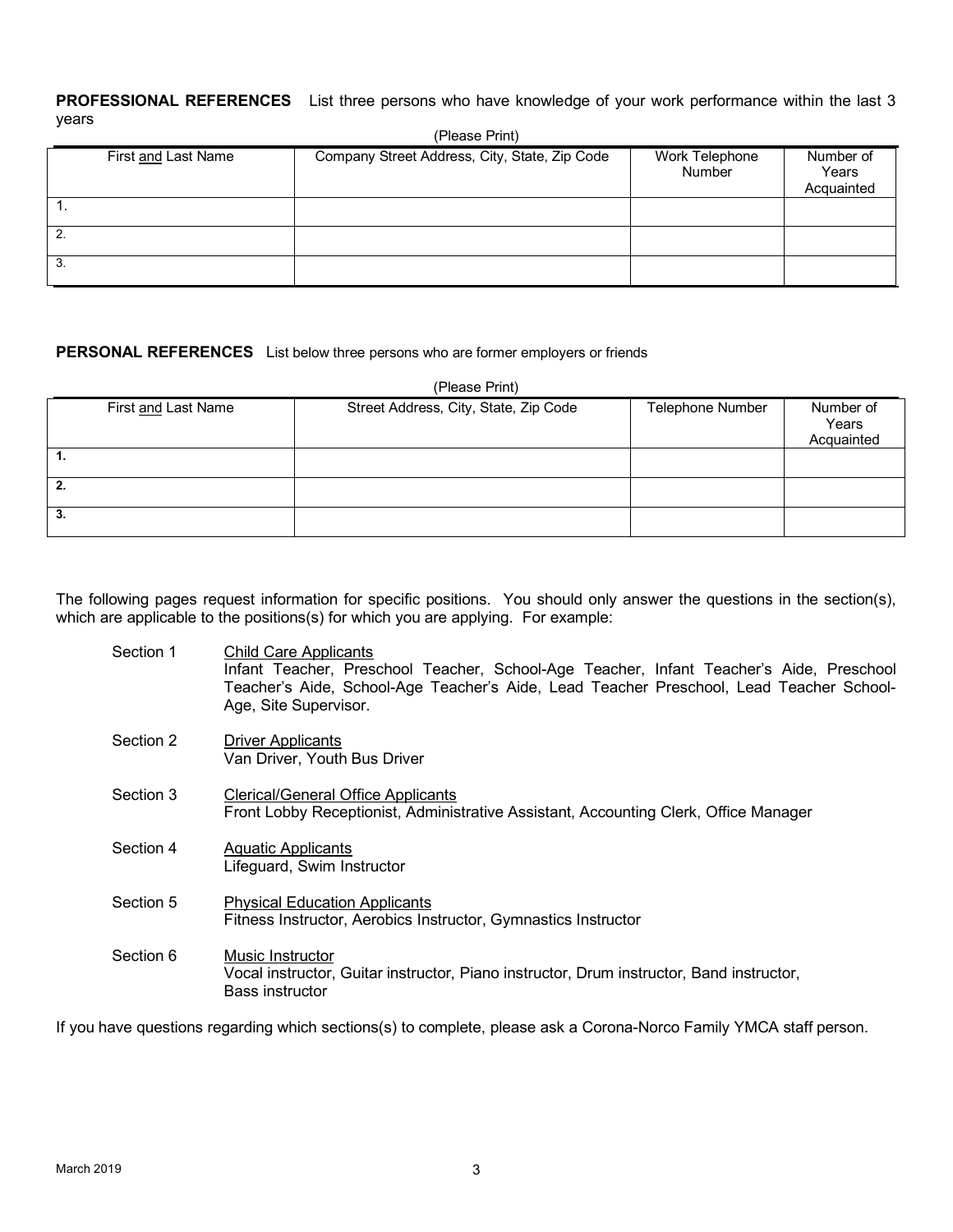#### **SECTION 1**

#### **Child Care Applicants**

1. What particular habits and/or mannerisms cause you irritation in dealing with children or adults?

 $\mathcal{L}_\mathcal{L} = \{ \mathcal{L}_\mathcal{L} = \{ \mathcal{L}_\mathcal{L} = \{ \mathcal{L}_\mathcal{L} = \{ \mathcal{L}_\mathcal{L} = \{ \mathcal{L}_\mathcal{L} = \{ \mathcal{L}_\mathcal{L} = \{ \mathcal{L}_\mathcal{L} = \{ \mathcal{L}_\mathcal{L} = \{ \mathcal{L}_\mathcal{L} = \{ \mathcal{L}_\mathcal{L} = \{ \mathcal{L}_\mathcal{L} = \{ \mathcal{L}_\mathcal{L} = \{ \mathcal{L}_\mathcal{L} = \{ \mathcal{L}_\mathcal{$  $\mathcal{L}_\mathcal{L} = \{ \mathcal{L}_\mathcal{L} = \{ \mathcal{L}_\mathcal{L} = \{ \mathcal{L}_\mathcal{L} = \{ \mathcal{L}_\mathcal{L} = \{ \mathcal{L}_\mathcal{L} = \{ \mathcal{L}_\mathcal{L} = \{ \mathcal{L}_\mathcal{L} = \{ \mathcal{L}_\mathcal{L} = \{ \mathcal{L}_\mathcal{L} = \{ \mathcal{L}_\mathcal{L} = \{ \mathcal{L}_\mathcal{L} = \{ \mathcal{L}_\mathcal{L} = \{ \mathcal{L}_\mathcal{L} = \{ \mathcal{L}_\mathcal{$ 

 $\mathcal{L}_\mathcal{L} = \{ \mathcal{L}_\mathcal{L} = \{ \mathcal{L}_\mathcal{L} = \{ \mathcal{L}_\mathcal{L} = \{ \mathcal{L}_\mathcal{L} = \{ \mathcal{L}_\mathcal{L} = \{ \mathcal{L}_\mathcal{L} = \{ \mathcal{L}_\mathcal{L} = \{ \mathcal{L}_\mathcal{L} = \{ \mathcal{L}_\mathcal{L} = \{ \mathcal{L}_\mathcal{L} = \{ \mathcal{L}_\mathcal{L} = \{ \mathcal{L}_\mathcal{L} = \{ \mathcal{L}_\mathcal{L} = \{ \mathcal{L}_\mathcal{$ 2. What positive experiences are you expecting to have when interacting with children and/or adults at the Corona-Norco Family YMCA?  $\mathcal{L}_\mathcal{L} = \{ \mathcal{L}_\mathcal{L} = \{ \mathcal{L}_\mathcal{L} = \{ \mathcal{L}_\mathcal{L} = \{ \mathcal{L}_\mathcal{L} = \{ \mathcal{L}_\mathcal{L} = \{ \mathcal{L}_\mathcal{L} = \{ \mathcal{L}_\mathcal{L} = \{ \mathcal{L}_\mathcal{L} = \{ \mathcal{L}_\mathcal{L} = \{ \mathcal{L}_\mathcal{L} = \{ \mathcal{L}_\mathcal{L} = \{ \mathcal{L}_\mathcal{L} = \{ \mathcal{L}_\mathcal{L} = \{ \mathcal{L}_\mathcal{$  $\mathcal{L}_\mathcal{L} = \{ \mathcal{L}_\mathcal{L} = \{ \mathcal{L}_\mathcal{L} = \{ \mathcal{L}_\mathcal{L} = \{ \mathcal{L}_\mathcal{L} = \{ \mathcal{L}_\mathcal{L} = \{ \mathcal{L}_\mathcal{L} = \{ \mathcal{L}_\mathcal{L} = \{ \mathcal{L}_\mathcal{L} = \{ \mathcal{L}_\mathcal{L} = \{ \mathcal{L}_\mathcal{L} = \{ \mathcal{L}_\mathcal{L} = \{ \mathcal{L}_\mathcal{L} = \{ \mathcal{L}_\mathcal{L} = \{ \mathcal{L}_\mathcal{$  $\mathcal{L}_\mathcal{L} = \{ \mathcal{L}_\mathcal{L} = \{ \mathcal{L}_\mathcal{L} = \{ \mathcal{L}_\mathcal{L} = \{ \mathcal{L}_\mathcal{L} = \{ \mathcal{L}_\mathcal{L} = \{ \mathcal{L}_\mathcal{L} = \{ \mathcal{L}_\mathcal{L} = \{ \mathcal{L}_\mathcal{L} = \{ \mathcal{L}_\mathcal{L} = \{ \mathcal{L}_\mathcal{L} = \{ \mathcal{L}_\mathcal{L} = \{ \mathcal{L}_\mathcal{L} = \{ \mathcal{L}_\mathcal{L} = \{ \mathcal{L}_\mathcal{$ 3. What are your goals and philosophies with respect to childcare and child development?  $\mathcal{L}_\mathcal{L} = \{ \mathcal{L}_\mathcal{L} = \{ \mathcal{L}_\mathcal{L} = \{ \mathcal{L}_\mathcal{L} = \{ \mathcal{L}_\mathcal{L} = \{ \mathcal{L}_\mathcal{L} = \{ \mathcal{L}_\mathcal{L} = \{ \mathcal{L}_\mathcal{L} = \{ \mathcal{L}_\mathcal{L} = \{ \mathcal{L}_\mathcal{L} = \{ \mathcal{L}_\mathcal{L} = \{ \mathcal{L}_\mathcal{L} = \{ \mathcal{L}_\mathcal{L} = \{ \mathcal{L}_\mathcal{L} = \{ \mathcal{L}_\mathcal{$  $\mathcal{L}_\mathcal{L} = \{ \mathcal{L}_\mathcal{L} = \{ \mathcal{L}_\mathcal{L} = \{ \mathcal{L}_\mathcal{L} = \{ \mathcal{L}_\mathcal{L} = \{ \mathcal{L}_\mathcal{L} = \{ \mathcal{L}_\mathcal{L} = \{ \mathcal{L}_\mathcal{L} = \{ \mathcal{L}_\mathcal{L} = \{ \mathcal{L}_\mathcal{L} = \{ \mathcal{L}_\mathcal{L} = \{ \mathcal{L}_\mathcal{L} = \{ \mathcal{L}_\mathcal{L} = \{ \mathcal{L}_\mathcal{L} = \{ \mathcal{L}_\mathcal{$  $\mathcal{L}_\mathcal{L} = \{ \mathcal{L}_\mathcal{L} = \{ \mathcal{L}_\mathcal{L} = \{ \mathcal{L}_\mathcal{L} = \{ \mathcal{L}_\mathcal{L} = \{ \mathcal{L}_\mathcal{L} = \{ \mathcal{L}_\mathcal{L} = \{ \mathcal{L}_\mathcal{L} = \{ \mathcal{L}_\mathcal{L} = \{ \mathcal{L}_\mathcal{L} = \{ \mathcal{L}_\mathcal{L} = \{ \mathcal{L}_\mathcal{L} = \{ \mathcal{L}_\mathcal{L} = \{ \mathcal{L}_\mathcal{L} = \{ \mathcal{L}_\mathcal{$ 4. What qualities in yourself do you feel would contribute to the overall success of our childcare program?  $\mathcal{L}_\mathcal{L} = \{ \mathcal{L}_\mathcal{L} = \{ \mathcal{L}_\mathcal{L} = \{ \mathcal{L}_\mathcal{L} = \{ \mathcal{L}_\mathcal{L} = \{ \mathcal{L}_\mathcal{L} = \{ \mathcal{L}_\mathcal{L} = \{ \mathcal{L}_\mathcal{L} = \{ \mathcal{L}_\mathcal{L} = \{ \mathcal{L}_\mathcal{L} = \{ \mathcal{L}_\mathcal{L} = \{ \mathcal{L}_\mathcal{L} = \{ \mathcal{L}_\mathcal{L} = \{ \mathcal{L}_\mathcal{L} = \{ \mathcal{L}_\mathcal{$  $\mathcal{L}_\mathcal{L} = \{ \mathcal{L}_\mathcal{L} = \{ \mathcal{L}_\mathcal{L} = \{ \mathcal{L}_\mathcal{L} = \{ \mathcal{L}_\mathcal{L} = \{ \mathcal{L}_\mathcal{L} = \{ \mathcal{L}_\mathcal{L} = \{ \mathcal{L}_\mathcal{L} = \{ \mathcal{L}_\mathcal{L} = \{ \mathcal{L}_\mathcal{L} = \{ \mathcal{L}_\mathcal{L} = \{ \mathcal{L}_\mathcal{L} = \{ \mathcal{L}_\mathcal{L} = \{ \mathcal{L}_\mathcal{L} = \{ \mathcal{L}_\mathcal{$  $\mathcal{L}_\mathcal{L} = \{ \mathcal{L}_\mathcal{L} = \{ \mathcal{L}_\mathcal{L} = \{ \mathcal{L}_\mathcal{L} = \{ \mathcal{L}_\mathcal{L} = \{ \mathcal{L}_\mathcal{L} = \{ \mathcal{L}_\mathcal{L} = \{ \mathcal{L}_\mathcal{L} = \{ \mathcal{L}_\mathcal{L} = \{ \mathcal{L}_\mathcal{L} = \{ \mathcal{L}_\mathcal{L} = \{ \mathcal{L}_\mathcal{L} = \{ \mathcal{L}_\mathcal{L} = \{ \mathcal{L}_\mathcal{L} = \{ \mathcal{L}_\mathcal{$ 5. In what ways do you feel children can benefit from being enrolled in a childcare experience?  $\mathcal{L}_\mathcal{L} = \{ \mathcal{L}_\mathcal{L} = \{ \mathcal{L}_\mathcal{L} = \{ \mathcal{L}_\mathcal{L} = \{ \mathcal{L}_\mathcal{L} = \{ \mathcal{L}_\mathcal{L} = \{ \mathcal{L}_\mathcal{L} = \{ \mathcal{L}_\mathcal{L} = \{ \mathcal{L}_\mathcal{L} = \{ \mathcal{L}_\mathcal{L} = \{ \mathcal{L}_\mathcal{L} = \{ \mathcal{L}_\mathcal{L} = \{ \mathcal{L}_\mathcal{L} = \{ \mathcal{L}_\mathcal{L} = \{ \mathcal{L}_\mathcal{$  $\mathcal{L}_\mathcal{L} = \{ \mathcal{L}_\mathcal{L} = \{ \mathcal{L}_\mathcal{L} = \{ \mathcal{L}_\mathcal{L} = \{ \mathcal{L}_\mathcal{L} = \{ \mathcal{L}_\mathcal{L} = \{ \mathcal{L}_\mathcal{L} = \{ \mathcal{L}_\mathcal{L} = \{ \mathcal{L}_\mathcal{L} = \{ \mathcal{L}_\mathcal{L} = \{ \mathcal{L}_\mathcal{L} = \{ \mathcal{L}_\mathcal{L} = \{ \mathcal{L}_\mathcal{L} = \{ \mathcal{L}_\mathcal{L} = \{ \mathcal{L}_\mathcal{$  $\mathcal{L}_\mathcal{L} = \{ \mathcal{L}_\mathcal{L} = \{ \mathcal{L}_\mathcal{L} = \{ \mathcal{L}_\mathcal{L} = \{ \mathcal{L}_\mathcal{L} = \{ \mathcal{L}_\mathcal{L} = \{ \mathcal{L}_\mathcal{L} = \{ \mathcal{L}_\mathcal{L} = \{ \mathcal{L}_\mathcal{L} = \{ \mathcal{L}_\mathcal{L} = \{ \mathcal{L}_\mathcal{L} = \{ \mathcal{L}_\mathcal{L} = \{ \mathcal{L}_\mathcal{L} = \{ \mathcal{L}_\mathcal{L} = \{ \mathcal{L}_\mathcal{$ 6. List all the activities for which you are qualified to instruct (i.e., sports, crafts, etc.)  $A$  and  $A$  and  $B$  and  $B$  and  $B$  and  $B$  and  $B$  and  $B$  and  $B$  and  $B$  and  $B$  and  $B$  and  $B$  and  $B$  and  $B$  and  $B$  and  $B$  and  $B$  and  $B$  and  $B$  and  $B$  and  $B$  and  $B$  and  $B$  and  $B$  and  $B$  and  $B$  and  $B$  a B\_\_\_\_\_\_\_\_\_\_\_\_\_\_\_\_\_\_\_\_\_\_\_\_\_\_\_\_\_\_\_\_\_\_\_\_\_\_ H\_\_\_\_\_\_\_\_\_\_\_\_\_\_\_\_\_\_\_\_\_\_\_\_\_\_\_\_\_\_\_\_\_\_\_\_\_\_  $C$  and  $C$  and  $C$  and  $C$  and  $C$  and  $C$  and  $C$  and  $C$  and  $C$  and  $C$  and  $C$  and  $C$  and  $C$  and  $C$  and  $C$  and  $C$  and  $C$  and  $C$  and  $C$  and  $C$  and  $C$  and  $C$  and  $C$  and  $C$  and  $C$  and  $C$  and  $C$  and  $C$  a **SECTION 2 Driver Applicants** California Driver's License information: Class: <br>
PS Endorsement: Yes Mo Licentation Date: California Special Driver Youth Bus Certificate: Yes No\_\_\_\_\_ No\_\_\_\_\_\_ Expiration Date: Medical Examiner's Certificate:  $\overline{Y}$  Yes\_\_\_\_\_\_ No\_\_\_\_\_ Expiration Date: Driver applicants are required to provide a current Driver License/ID Card Information (H6 Report) available through the California Department of Motor Vehicles. Are you willing to do so? Yes\_\_\_\_\_\_ No\_\_\_\_\_\_ List traffic convictions in the past three years: (Attach a separate sheet of paper, if additional space needed) Date: The City,State: City,State: Description of Conviction:  $\mathcal{L}_\mathcal{L} = \{ \mathcal{L}_\mathcal{L} = \{ \mathcal{L}_\mathcal{L} = \{ \mathcal{L}_\mathcal{L} = \{ \mathcal{L}_\mathcal{L} = \{ \mathcal{L}_\mathcal{L} = \{ \mathcal{L}_\mathcal{L} = \{ \mathcal{L}_\mathcal{L} = \{ \mathcal{L}_\mathcal{L} = \{ \mathcal{L}_\mathcal{L} = \{ \mathcal{L}_\mathcal{L} = \{ \mathcal{L}_\mathcal{L} = \{ \mathcal{L}_\mathcal{L} = \{ \mathcal{L}_\mathcal{L} = \{ \mathcal{L}_\mathcal{$ Have you ever been denied a license, permit or privilege to operate a motor vehicle? \_\_\_\_\_\_\_\_\_ If YES please explain:  $\mathcal{L}_\mathcal{L} = \{ \mathcal{L}_\mathcal{L} = \{ \mathcal{L}_\mathcal{L} = \{ \mathcal{L}_\mathcal{L} = \{ \mathcal{L}_\mathcal{L} = \{ \mathcal{L}_\mathcal{L} = \{ \mathcal{L}_\mathcal{L} = \{ \mathcal{L}_\mathcal{L} = \{ \mathcal{L}_\mathcal{L} = \{ \mathcal{L}_\mathcal{L} = \{ \mathcal{L}_\mathcal{L} = \{ \mathcal{L}_\mathcal{L} = \{ \mathcal{L}_\mathcal{L} = \{ \mathcal{L}_\mathcal{L} = \{ \mathcal{L}_\mathcal{$  $\mathcal{L}_\mathcal{L} = \{ \mathcal{L}_\mathcal{L} = \{ \mathcal{L}_\mathcal{L} = \{ \mathcal{L}_\mathcal{L} = \{ \mathcal{L}_\mathcal{L} = \{ \mathcal{L}_\mathcal{L} = \{ \mathcal{L}_\mathcal{L} = \{ \mathcal{L}_\mathcal{L} = \{ \mathcal{L}_\mathcal{L} = \{ \mathcal{L}_\mathcal{L} = \{ \mathcal{L}_\mathcal{L} = \{ \mathcal{L}_\mathcal{L} = \{ \mathcal{L}_\mathcal{L} = \{ \mathcal{L}_\mathcal{L} = \{ \mathcal{L}_\mathcal{$ Do you have working knowledge of the Child Safety Alert System? Yes\_\_\_\_\_\_\_ No\_\_\_\_\_\_ Do you possess a current First Aid/CPR Certificate? Yes\_\_\_\_\_\_\_ No\_\_\_\_\_\_\_\_ Expiration Date:\_\_\_\_\_\_\_\_\_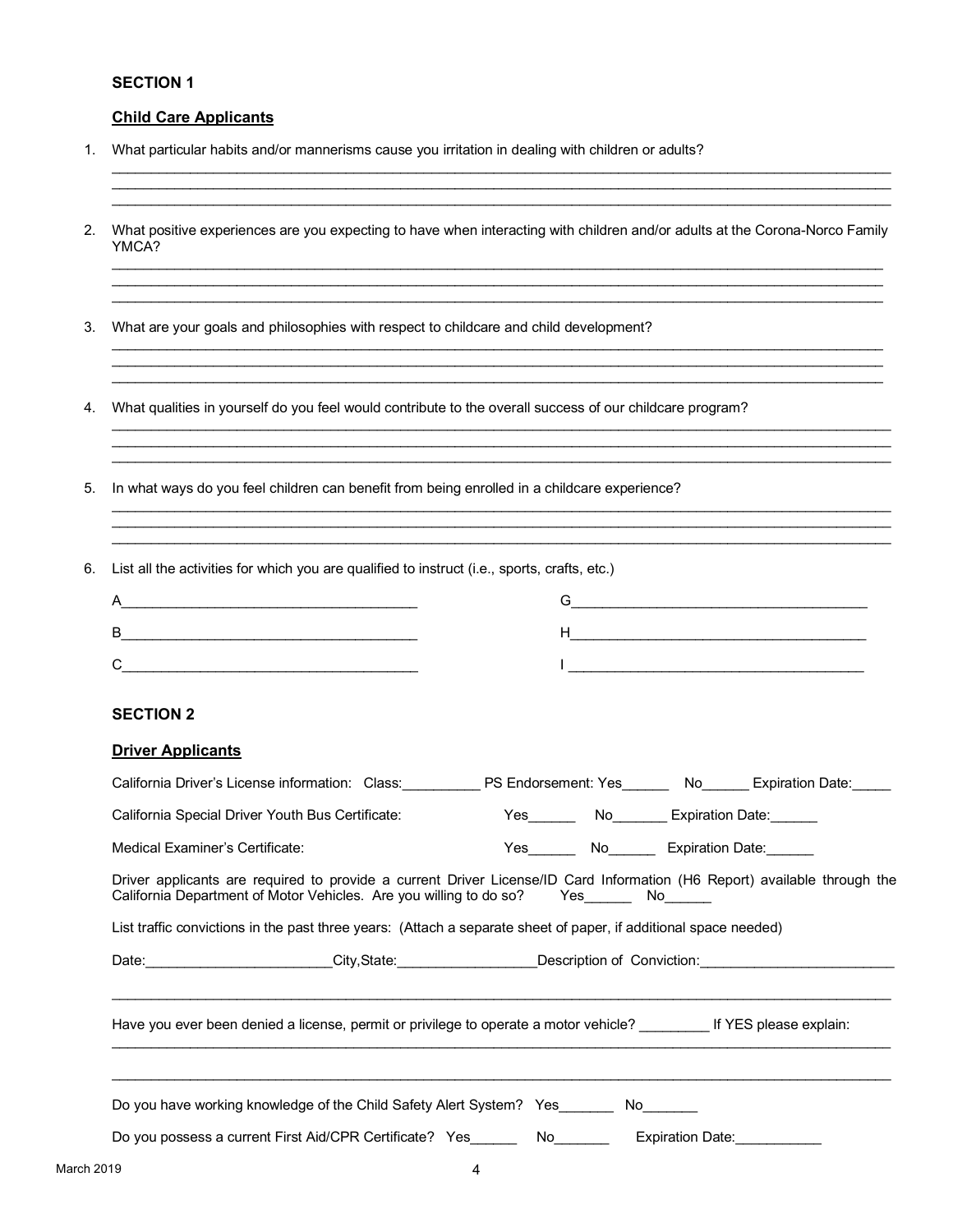### **SECTION 3**

# **Clerical/General Office Applicants**

|                                                                                                              | Do you possess general computer skills?          | Yes                     | No l                                                                                                                                                                                                                           |  |  |
|--------------------------------------------------------------------------------------------------------------|--------------------------------------------------|-------------------------|--------------------------------------------------------------------------------------------------------------------------------------------------------------------------------------------------------------------------------|--|--|
| Skill Level:                                                                                                 | Some Knowledge                                   | Solid Working Knowledge | Advanced Knowledge                                                                                                                                                                                                             |  |  |
|                                                                                                              | Are you experienced with Internet Use?           |                         |                                                                                                                                                                                                                                |  |  |
|                                                                                                              | Are you experienced with Social Media Platforms? |                         | No                                                                                                                                                                                                                             |  |  |
|                                                                                                              |                                                  |                         | Skill Level: Some Knowledge _____ Solid Working Knowledge ____ Advanced Knowledge                                                                                                                                              |  |  |
|                                                                                                              | Are you experienced in Microsoft Word?           |                         | No                                                                                                                                                                                                                             |  |  |
|                                                                                                              | Skill Level: Some Knowledge                      |                         | Solid Working Knowledge <b>Advanced Knowledge</b>                                                                                                                                                                              |  |  |
|                                                                                                              | Are you experienced in Microsoft Excel?          |                         | No control to the set of the set of the set of the set of the set of the set of the set of the set of the set of the set of the set of the set of the set of the set of the set of the set of the set of the set of the set of |  |  |
|                                                                                                              |                                                  |                         | Skill Level: Some Knowledge ________ Solid Working Knowledge ________ Advanced Knowledge                                                                                                                                       |  |  |
|                                                                                                              | Are you experienced in Microsoft Publisher?      |                         |                                                                                                                                                                                                                                |  |  |
|                                                                                                              |                                                  |                         | Skill Level: Some Knowledge ________ Solid Working Knowledge ________ Advanced Knowledge                                                                                                                                       |  |  |
| State any other computer programs, i.e. QuickBooks, Power Point, etc. with which you have working knowledge: |                                                  |                         |                                                                                                                                                                                                                                |  |  |

 $\mathcal{L}_\mathcal{L} = \{ \mathcal{L}_\mathcal{L} = \{ \mathcal{L}_\mathcal{L} = \{ \mathcal{L}_\mathcal{L} = \{ \mathcal{L}_\mathcal{L} = \{ \mathcal{L}_\mathcal{L} = \{ \mathcal{L}_\mathcal{L} = \{ \mathcal{L}_\mathcal{L} = \{ \mathcal{L}_\mathcal{L} = \{ \mathcal{L}_\mathcal{L} = \{ \mathcal{L}_\mathcal{L} = \{ \mathcal{L}_\mathcal{L} = \{ \mathcal{L}_\mathcal{L} = \{ \mathcal{L}_\mathcal{L} = \{ \mathcal{L}_\mathcal{$ 

 $\mathcal{L}_\text{max}$  , and the contribution of the contribution of the contribution of the contribution of the contribution of the contribution of the contribution of the contribution of the contribution of the contribution of t

\_\_\_\_\_\_\_\_\_\_\_\_\_\_\_\_\_\_\_\_\_\_\_\_\_\_\_\_\_\_\_\_\_\_\_\_\_\_\_\_\_\_\_\_\_\_\_\_\_\_\_\_\_\_\_\_\_\_\_\_\_\_\_\_\_\_\_\_\_\_\_\_\_\_\_\_\_\_\_\_\_\_\_\_\_\_\_\_\_\_

State all office equipment and machines of which you have working knowledge:

### **SECTION 4**

### **Aquatic Applicants**

Please list Aquatic Red Cross, YMCA and Lifeguard Certifications:

| A.                                                   |  |                                                                                                                                                                                                                                | Expiration Date: 2000                                                                                                                                                                                                          |  |  |  |
|------------------------------------------------------|--|--------------------------------------------------------------------------------------------------------------------------------------------------------------------------------------------------------------------------------|--------------------------------------------------------------------------------------------------------------------------------------------------------------------------------------------------------------------------------|--|--|--|
| <b>B.</b>                                            |  |                                                                                                                                                                                                                                | Expiration Date: Expiration Date:                                                                                                                                                                                              |  |  |  |
| C.                                                   |  |                                                                                                                                                                                                                                | Expiration Date: Expiration of the state of the state of the state of the state of the state of the state of the state of the state of the state of the state of the state of the state of the state of the state of the state |  |  |  |
| Have you ever worked/volunteered as a Lifeguard? Yes |  |                                                                                                                                                                                                                                | No If yes, please complete the following:                                                                                                                                                                                      |  |  |  |
|                                                      |  |                                                                                                                                                                                                                                | Dates: From: To:                                                                                                                                                                                                               |  |  |  |
| Have you ever instructed swimming?                   |  | No control to the North State of the North State of the North State of the North State of the North State of the North State of the North State of the North State of the North State of the North State of the North State of | If yes, please complete the following:                                                                                                                                                                                         |  |  |  |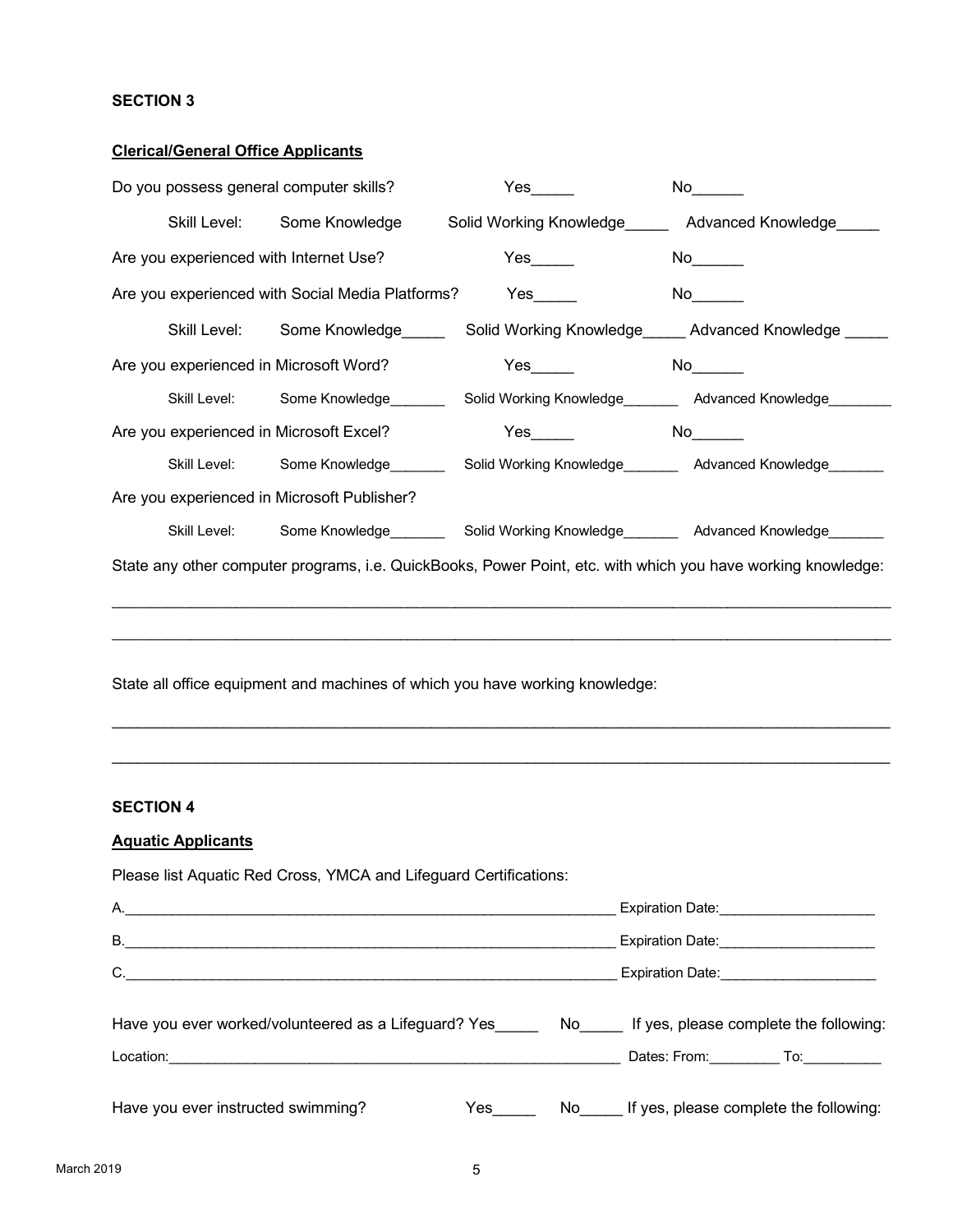<u> 1989 - Johann John Stone, mars eta bainar eta industrial eta erromana eta erromana eta erromana eta erromana</u>

### **SECTION 5**

#### **Physical Education Applicants**

Please list all related certifications:

|    |                                                                                                                                                                                                                                      | Expiration Date: _________________________ |  |  |
|----|--------------------------------------------------------------------------------------------------------------------------------------------------------------------------------------------------------------------------------------|--------------------------------------------|--|--|
|    | 2. $\overline{\phantom{a}}$                                                                                                                                                                                                          | Expiration Date: _____________________     |  |  |
|    |                                                                                                                                                                                                                                      | Expiration Date: ______________________    |  |  |
|    | Have you ever instructed a group/class in an area for which are certified? Yes______ No_____                                                                                                                                         |                                            |  |  |
|    | If yes, please complete the following:                                                                                                                                                                                               |                                            |  |  |
|    |                                                                                                                                                                                                                                      |                                            |  |  |
|    | <b>Music Instructor Applicants</b>                                                                                                                                                                                                   |                                            |  |  |
|    | Please list all related training, experience, degrees, certifications:                                                                                                                                                               |                                            |  |  |
|    |                                                                                                                                                                                                                                      |                                            |  |  |
| 2. | Guitar: Content of the Content of the Content of the Content of the Content of the Content of the Content of the Content of the Content of the Content of the Content of the Content of the Content of the Content of the Cont       |                                            |  |  |
| 3. | Piano: Piano de Antonio de Antonio de Antonio de Antonio de Antonio de Antonio de Antonio de Antonio de Antonio<br>Estado de Antonio de Antonio de Antonio de Antonio de Antonio de Antonio de Antonio de Antonio de Antonio de A    |                                            |  |  |
| 4. | Drums: <u>contract and contract and contract and contract and contract and contract and contract and contract and contract and contract and contract and contract and contract and contract and contract and contract and contra</u> |                                            |  |  |
| 5. | Band: Band and a service of the service of the service of the service of the service of the service of the service of the service of the service of the service of the service of the service of the service of the service of       |                                            |  |  |
| 6. | <u>Bass: Дани и поставка в село со село со село со село со село со село со село со село со село со село со село с</u>                                                                                                                |                                            |  |  |
|    | What qualities in yourself do you feel would contribute to the overall success of our music program?                                                                                                                                 |                                            |  |  |
|    | What age group do you prefer teaching and why?                                                                                                                                                                                       |                                            |  |  |

### Please continue to page 7: